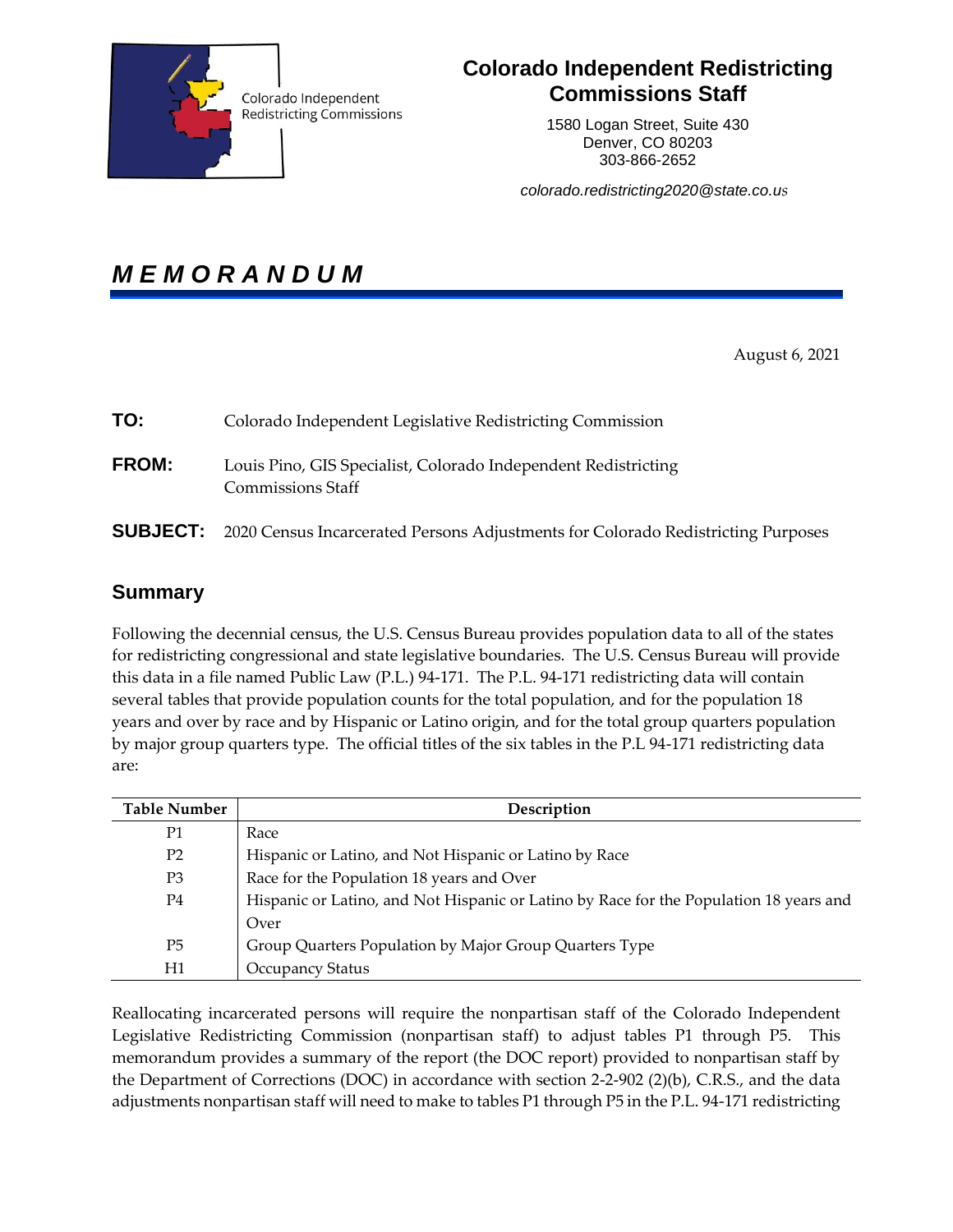data to reallocate persons incarcerated in Colorado correctional facilities as of April 1, 2020 to their last known address.

## **THE COLORADO DEPARTMENT OF CORRECTIONS INCARERATED PERSONS REPORT**

On April 1, 2020, the DOC informed the U.S. Census Bureau that there were 17,506 incarcerated persons in Colorado's 26 correctional facilities. In accordance with section 2-2-902 (2)(b), C.R.S., the DOC provided nonpartisan staff the DOC report on these incarcerated persons. The DOC report included information about the state correctional facility where these incarcerated persons were located as of April 1, 2021, the last known addresses of these incarcerated persons prior to incarceration, whether these incarcerated persons are of Hispanic origin, the age of these incarcerated persons, and a unique identifier (not including the names of the incarcerated persons) for each one of these incarcerated persons.

Table 1 shows the total number of incarcerated persons, as provided in the DOC report, in a state correctional facility as of April 1, 2020.

| Facility                                        | County     | <b>Total</b> |
|-------------------------------------------------|------------|--------------|
| ARKANSAS VALLEY CORRECTIONAL FACILITY           | Crowley    | 1,059        |
| ARROWHEAD CORRECTIONAL CENTER                   | Fremont    | 513          |
| BENT COUNTY CORRECTIONAL FACILITY               | Bent       | 1,382        |
| BUENA VISTA CORRECTIONAL COMPLEX                | Chaffee    | 908          |
| <b>BUENA VISTA MINIMUM CENTER</b>               | Chaffee    | 290          |
| BUENA VISTA TRANSITIONAL WORK CENTER            | Chaffee    | 10           |
| CENTENNIAL CORRECTIONAL FACILITY                | Fremont    | 403          |
| COLORADO CORRECTIONAL CENTER (CAMP GEORGE WEST) | Jefferson  | 123          |
| COLORADO STATE PENITENTIARY                     | Fremont    | 706          |
| COLORADO TERRITORIAL CORRECTIONAL FACILITY      | Fremont    | 910          |
| CROWLEY COUNTY CORRECTIONAL FACILITY            | Crowley    | 1,786        |
| DELTA CORRECTIONAL CENTER                       | Delta      | 480          |
| DENVER RECEPTION AND DIAGNOSTIC CENTER          | Denver     | 529          |
| DENVER WOMENS CORRECTIONAL FACILITY             | Denver     | 933          |
| FOUR MILE CORRECTIONAL CENTER                   | Fremont    | 511          |
| FREMONT CORRECTIONAL FACILITY                   | Fremont    | 1,605        |
| LA VISTA CORRECTIONAL FACILITY                  | Pueblo     | 656          |
| <b>LIMON CORRECTIONAL FACILITY</b>              | Lincoln    | 908          |
| PAROLE FACILITY CCC                             | Denver     | 7            |
| PAROLE FACILITY DWCF                            | Denver     | 2            |
| RIFLE CORRECTIONAL CENTER                       | Garfield   | 194          |
| SAN CARLOS CORRECTIONAL FACILITY                | Pueblo     | 219          |
| SKYLINE CORRECTIONAL CENTER                     | Fremont    | 250          |
| STERLING CORRECTIONAL FACILITY                  | Logan      | 2,443        |
| TRINIDAD CORRECTIONAL FACILITY                  | Las Animas | 498          |

#### **Table 1: Total Number of Incarcerated Persons by Colorado Correctional Facility**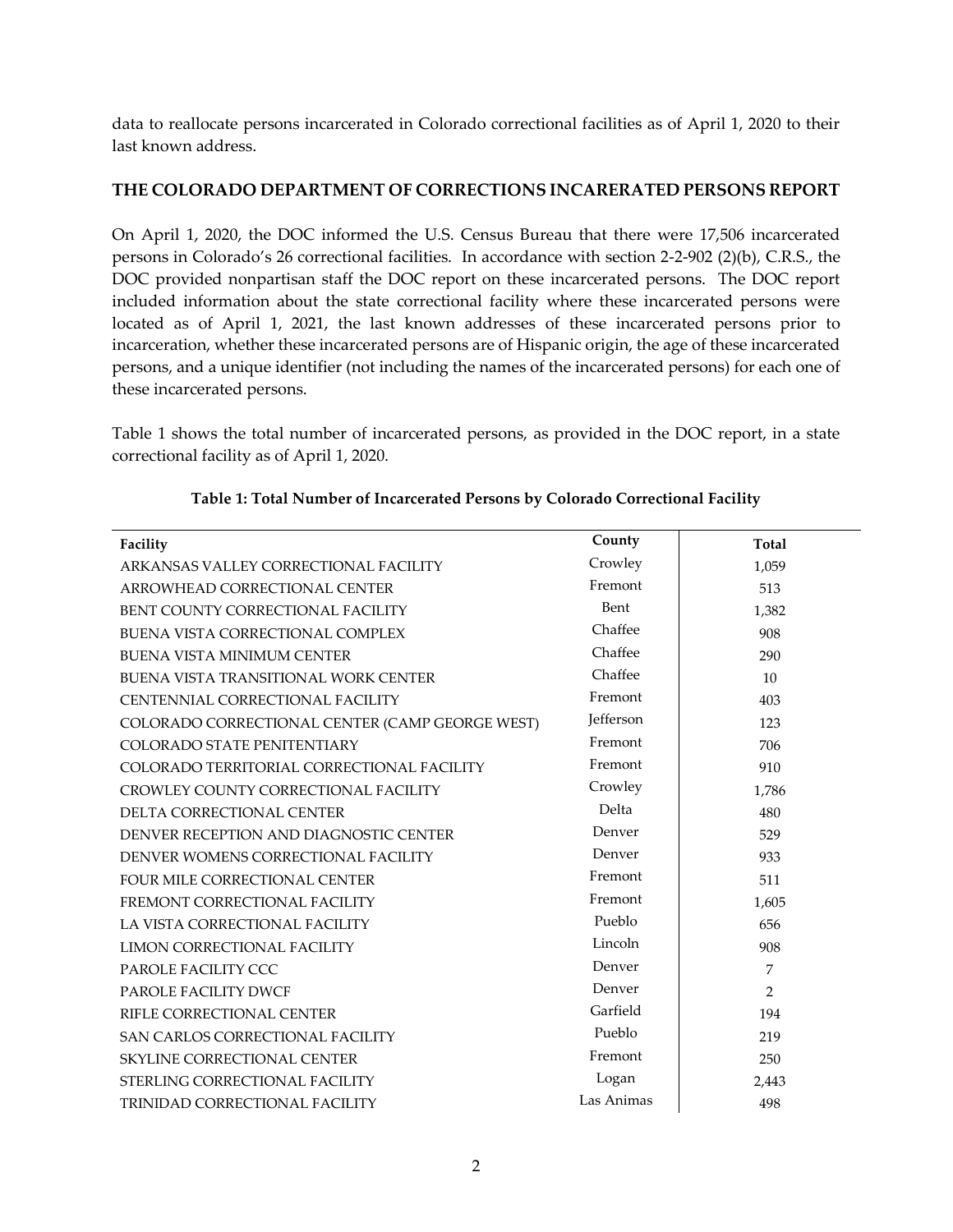| : SYSTEM-PUEBLO<br>ER G<br>JEEENL<br>п<br>. | ueblo | 181<br>____ |
|---------------------------------------------|-------|-------------|
| Grano<br>`otai<br>.                         |       | 17,506      |

Table 2 provides a summary of the ethnic description, as provided in the DOC report, for all incarcerated persons in a state correctional facility on April 1, 2020.

| <b>Ethnic Description</b> | Total  | <b>Percent of Total</b> |
|---------------------------|--------|-------------------------|
| White                     | 7,922  | 45.3 percent            |
| Hispanic                  | 5,561  | 31.8 percent            |
| <b>Black</b>              | 3,122  | 17.8 percent            |
| American Indian           | 681    | 3.9 percent             |
| Asian                     | 220    | 1.3 percent             |
| Total                     | 17,506 |                         |

#### **Table 2: Ethnic Description of Incarcerated Persons (All)**

#### **LIMITATIONS ON THE REALLOCATION OF INCARCERTERED PERSONS**

Nonpartisan staff will make the following adjustments to the DOC report before reallocating incarcerated persons to their last known address:

- Nonpartisan staff will not reallocate incarcerated persons with a previous known address outside Colorado and will instead leave these persons in the state correctional facility census block they are listed under in the DOC report. Section 2-2-902 (4), C.R.S. requires only an incarcerated person with an in-state address (in-state incarcerated persons) to be counted at their last known address. Per the DOC report, there were 1,270 incarcerated persons in a Colorado correctional facility on April 1, 2020 with a last known address outside Colorado.
- Nonpartisan staff will not reallocate in-state incarcerated persons with an in-state but unusable last known address prior to incarceration and nonpartisan staff will leave these incarcerated persons in the state correctional facility census block they are listed under in the DOC report. Examples of in-state incarcerated persons with unusable addresses include incarcerated persons who provided addresses with no or incomplete street address information or who reported that they were experiencing homelessness prior to incarceration. As of August 4, 2021, nonpartisan staff has identified 1,872 in-state incarcerated persons with an unusable address.

# **SUMMARY OF IN-STATE INCARCERATED PERSONS WITH A USEABLE PREVIOUS ADDRESS**

There are 14,364 in-state incarcerated persons with usable addresses after nonpartisan staff made the adjustments described in the previous section to the DOC report. Nonpartisan staff assigned these incarcerated persons to the 2020 census blocks that contain the address listed for the incarcerated person in the DOC report.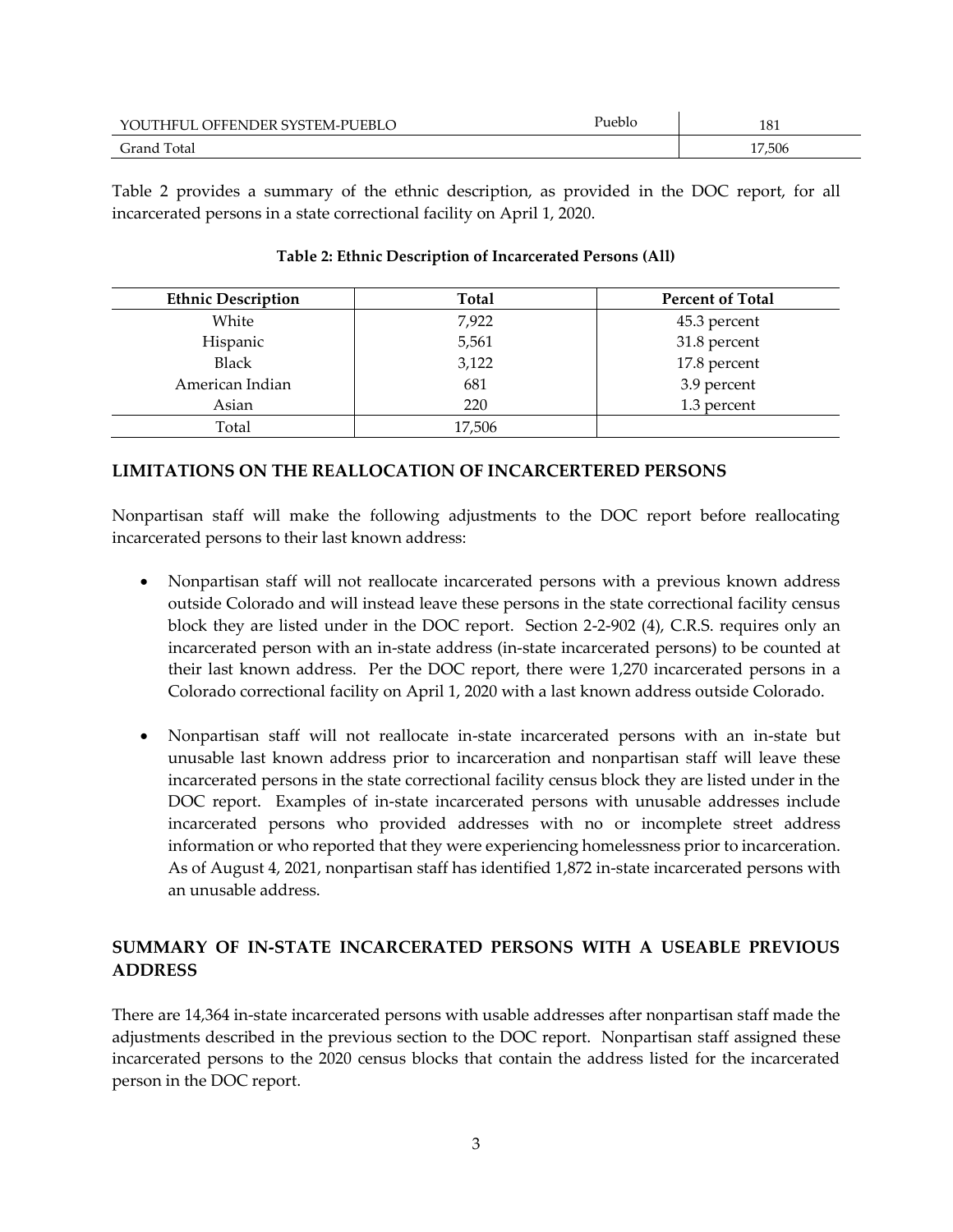Table 3 provides a summary of the "ethnic descriptions," as provided in the DOC report, for the instate incarcerated persons that nonpartisan staff will reallocate.

| <b>Ethnic Description</b> | Total  | <b>Percent of Total</b> |
|---------------------------|--------|-------------------------|
| White                     | 6,410  | 44.6 percent            |
| Hispanic                  | 4,754  | 33.1 percent            |
| <b>Black</b>              | 2,509  | 17.5 percent            |
| American Indian           | 517    | 3.6 percent             |
| Asian                     | 174    | 1.2 percent             |
| Total                     | 14,364 |                         |

#### **Table 3: Ethnic Description of Incarcerated Persons (Reallocated)**

Table 4 shows the county where nonpartisan staff will reallocate incarcerated persons based on their last known address.

| County     | Number of Incarcerated Persons to be Reallocated |
|------------|--------------------------------------------------|
| Denver     | 2742                                             |
| El Paso    | 2415                                             |
| Adams      | 1624                                             |
| Arapahoe   | 1391                                             |
| Jefferson  | 1195                                             |
| Weld       | 814                                              |
| Pueblo     | 804                                              |
| Mesa       | 664                                              |
| Larimer    | 594                                              |
| Boulder    | 369                                              |
| Douglas    | 194                                              |
| Alamosa    | 97                                               |
| Fremont    | 94                                               |
| Logan      | 93                                               |
| La Plata   | 92                                               |
| Morgan     | 83                                               |
| Otero      | 77                                               |
| Garfield   | 74                                               |
| Montrose   | 72                                               |
| Montezuma  | 63                                               |
| Broomfield | 61                                               |
| Moffat     | 58                                               |
| Las Animas | 51                                               |
| Prowers    | 50                                               |
| Rio Grande | 44                                               |

#### **Table 4: Reallocated Population Sorted by County and City**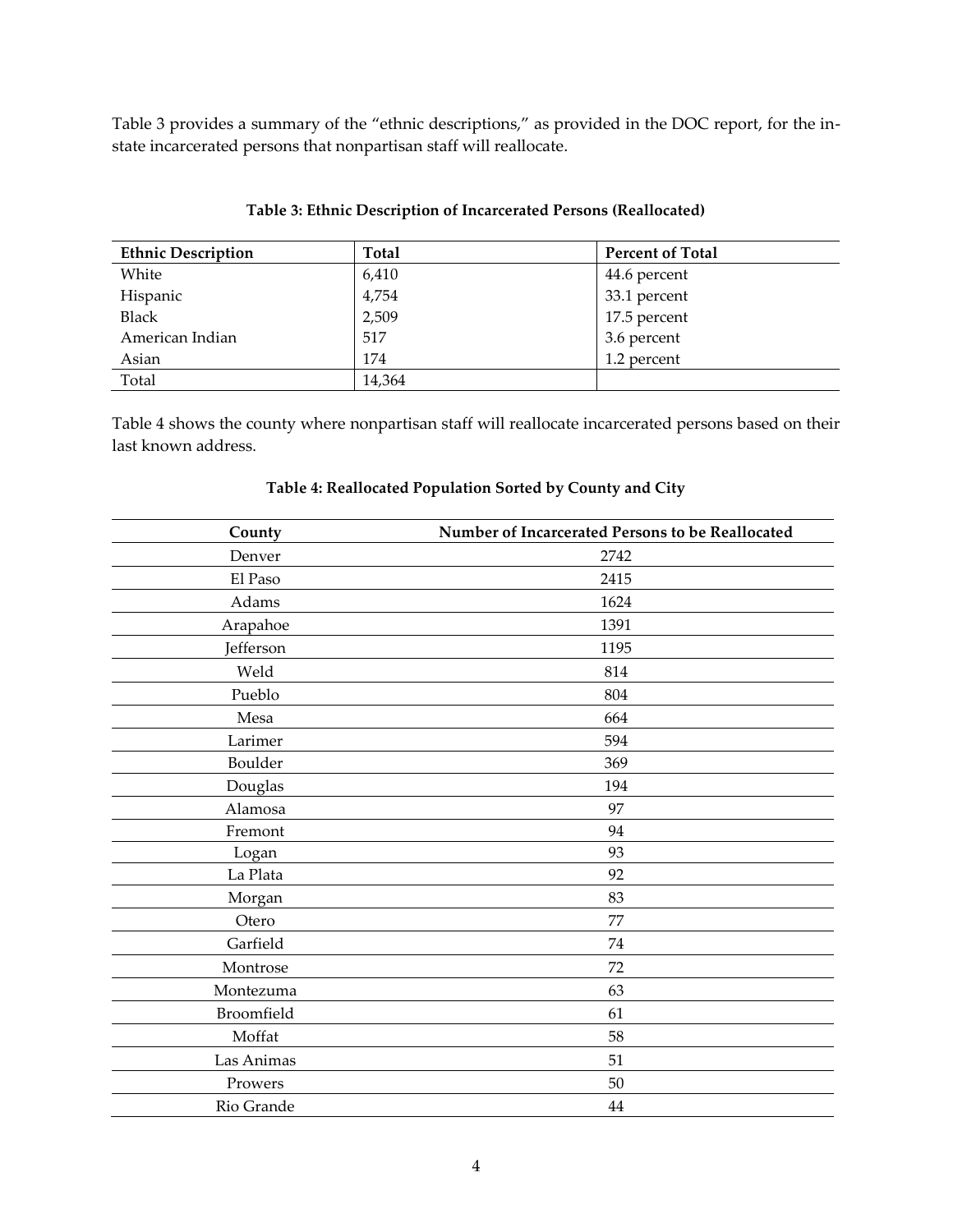| Teller      | 44               |
|-------------|------------------|
| Delta       | 42               |
| Eagle       | 37               |
| Chaffee     | 33               |
| Summit      | 32               |
| Conejos     | 29               |
| Elbert      | 26               |
| Lake        | 22               |
| Clear Creek | 22               |
| Lincoln     | 21               |
| Archuleta   | 21               |
| Bent        | 21               |
| Huerfano    | 20               |
| Yuma        | 19               |
| Park        | $14\,$           |
| Routt       | $14\,$           |
| Baca        | 12               |
| Kit Carson  | 12               |
| Gunnison    | 11               |
| Saguache    | 11               |
| Costilla    | $10\,$           |
| Grand       | $10\,$           |
| Phillips    | $\,8\,$          |
| Washington  | $\overline{7}$   |
| Rio Blanco  | $\overline{7}$   |
| Pitkin      | $\boldsymbol{7}$ |
| Cheyenne    | $\boldsymbol{6}$ |
| Gilpin      | 5                |
| San Miguel  | 5                |
| Sedgwick    | 5                |
| Crowley     | $\bf 4$          |
| Dolores     | 3                |
| Ouray       | $\overline{3}$   |
| Kiowa       | $\overline{2}$   |
| Jackson     | $\overline{2}$   |
| Custer      | $\mathbf 1$      |
| Hinsdale    | $\,1\,$          |
| Total       | 14,364           |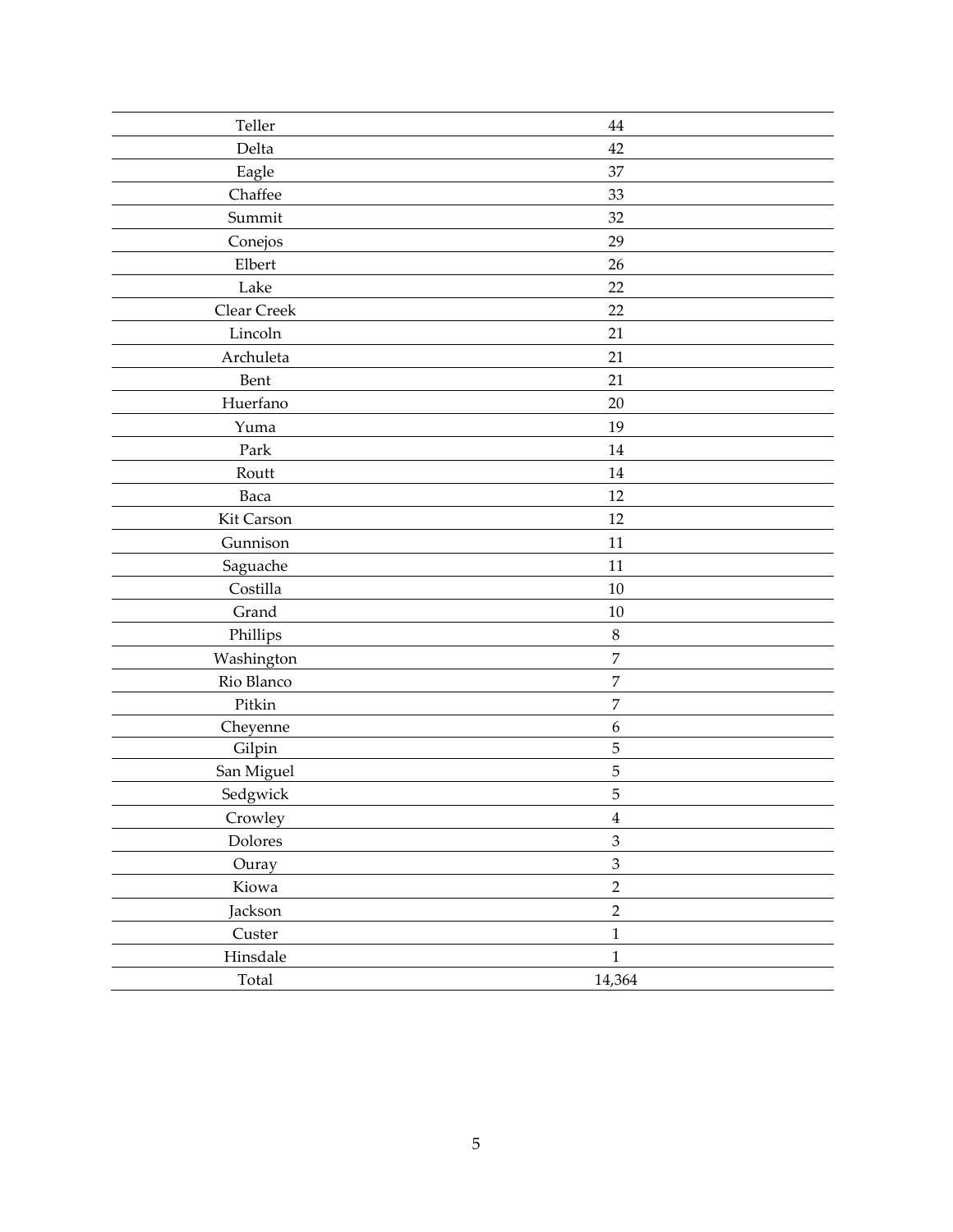## **RACIAL AND ETHNICTY COMPONENT ASSUMPTIONS**

The U.S. Census Bureau treats race and Hispanic origin as two separate and distinct concepts. The racial categories included in the census questionnaire generally reflect a social definition of race and not a biological, anthropological, or genetic definition of race<sup>1</sup> . The U.S Census Bureau is required to report on the following five race categories at a minimum, but individuals may choose to report more than one race, such as "White" and "Black or African American."

- White
- Black or African American
- American Indian
- Alaska Native
- Native Hawaiian or Pacific Islander

Hispanic origin can be the heritage, nationality, lineage, or country of birth of the individual or the individual's parents or ancestors before arriving in the United States. Individuals who identify as Hispanic, Latino, or Spanish may be any race<sup>2</sup> . Thus, people who are of Hispanic origin may be of any race, and individuals in each race group may be of Hispanic origin.

The DOC report classifies incarcerated persons as either of Hispanic origin or not Hispanic. The DOC report classifies incarcerated persons who are "not Hispanic" into one of the census race categories. However, the DOC report classifies incarcerated persons of Hispanic origin as "of Hispanic origin", but does not assign them a census race category. Accordingly, nonpartisan staff will need to modify the ethnic description data provided in the DOC report to make adjustments to redistricting tables P1 through P4. More specifically, nonpartisan staff will need to assign a race category to the incarcerated persons classified as "of Hispanic origin" in the DOC report. In order to achieve this, nonpartisan staff will assign incarcerated persons classified as "of Hispanic origin" in the DOC report a census race category based on the distribution of the 2020 Census block race and ethnicity information in which the correctional facility is located. Table 5 shows an example by how this adjustment will be made based on the correctional facility the incarcerated person was at on April 1, 2020.

| Category                        | Estimate  | Share of Hispanic or Latino Origin |
|---------------------------------|-----------|------------------------------------|
| Hispanic or Latino              |           |                                    |
| White Alone                     | 934,250   | 74.3 percent                       |
| Black or African American Alone | 12,726    | 1.0 percent                        |
| American Indian                 | 25,727    | 2.0 percent                        |
| Asian Alone                     | 4,668     | 0.4 percent                        |
| Native Hawaiian                 | 1,029     | 0.1 percent                        |
| Some other Race Alone           | 200,176   | 15.9 percent                       |
| Two or More Races               | 78,327    | 6.2 percent                        |
| Total                           | 1,256,903 |                                    |

#### **Table 5: Hispanic or Latino Origin by Race**

 $\overline{a}$ 

<sup>1</sup> https://www.census.gov/topics/population.html

<sup>2</sup> https://www.census.gov/topics/population/hispanic-origin.html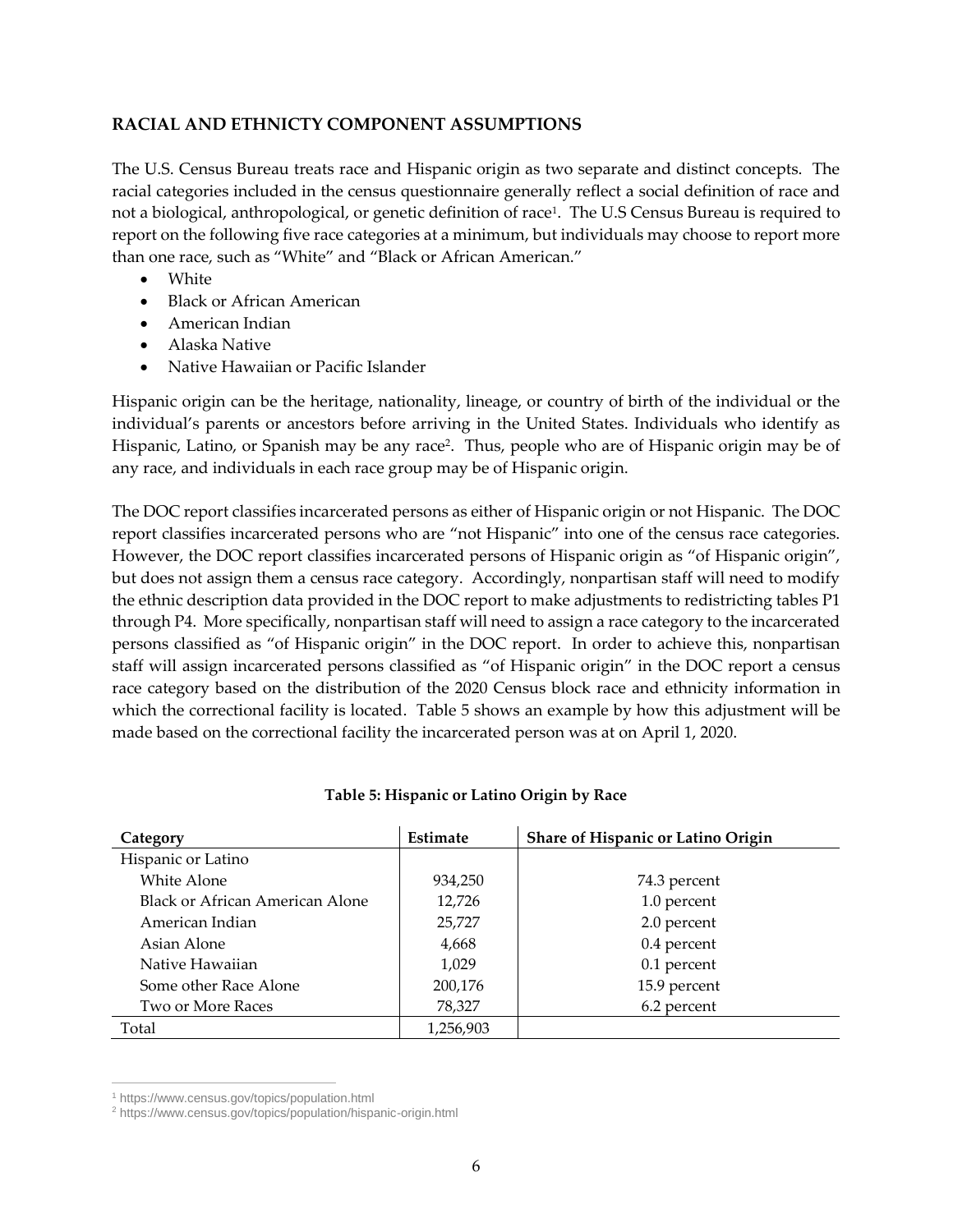Nonpartisan staff will apply these census block shares to all the incarcerated persons in that correctional facility that are classified as "of Hispanic origin" in the DOC report at.. For example, if there are 100 incarcerated persons identified as "of Hispanic origin" in the DOC report, nonpartisan staff will assign approximately 74 of these incarcerated persons as White, one as Black, two as American Indian, none as Asian, none as native Hawaiian, 16 as some other race alone, and six as two or more races.

*(Note: Nonpartisan staff cannot make adjustments to the P1 and P3 tables without making these assumptions.* 

## **ADJUSTING THE PL 94-171 Redistricting Data Tables**

In order to protect the privacy of respondents, the U.S. Census Bureau has begun using a new privacy protection method, known as differential privacy. Put simply, differential privacy injects noise into the raw census data to maintain the respondents' privacy; therefore, the PL 94-171 redistricting data census block data for the state correctional facilities will not match the DOC report. Until the U.S. Census Bureau publishes the PL 94-171 redistricting data, it will be uncertain to what extent the Census tables (P1-P5) and the DOC report will vary. Nonpartisan staff has identified three possible categories of discrepancies that might occur between the PL 94-171 redistricting data and the DOC report in any census block that contains a state correctional facility. The table below provides a brief description of these different scenarios and the procedures nonpartisan staff will use to adjust the PL 94-171 redistricting data.

| Scenario 1                             | Scenario 2                              | Scenario 3                         |
|----------------------------------------|-----------------------------------------|------------------------------------|
| U.S. Census Bureau data states         | U.S. Census Bureau data stats           | U.S. Census Bureau data states     |
| that there are <i>more</i> people in a | that there are <i>fewer</i> people in a | that there are the same number of  |
| census block than the DOC              | census block than the DOC               | people in a census block as in the |
| report.                                | report.                                 | DOC report                         |
| <b>EXAMPLE</b>                         | <b>EXAMPLE:</b>                         | <b>EXAMPLE</b>                     |
| Census block data:                     | Census block data:                      | Census block data:                 |
| 10,000 incarcerated persons            | 9,000 incarcerated persons              | 10,000 incarcerated persons        |
|                                        |                                         |                                    |
| DOC report data:                       | DOC report data:                        | DOC report data:                   |
| 9,000 incarcerated persons             | 10,000 incarcerated persons             | 10,000 incarcerated persons        |
|                                        |                                         |                                    |
| <b>STAFF PROCEDURE:</b>                | <b>STAFF PROCEDURE</b>                  | <b>STAFF PROCEDURE:</b>            |
| Nonpartisan staff will reallocate      | Nonpartisan staff will reallocate       | Nonpartisan staff will reallocate  |
| all 9,000 incarcerated persons, so     | all 10,000 incarcerated persons,        | all 10,000 incarcerated persons to |
| long as the incarcerated persons       | so long as the incarcerated             | their last known address.          |
| meet the requirements described        | persons meet the requirements           |                                    |
| above, to their last known             | described above, as reported by         |                                    |
| address, and the remaining 1,000       | the DOC and leave a negative            |                                    |
| incarcerated persons will be left      | value in the correctional facility      |                                    |
| in the state correctional facility     | census block.                           |                                    |
| census block data.                     |                                         |                                    |